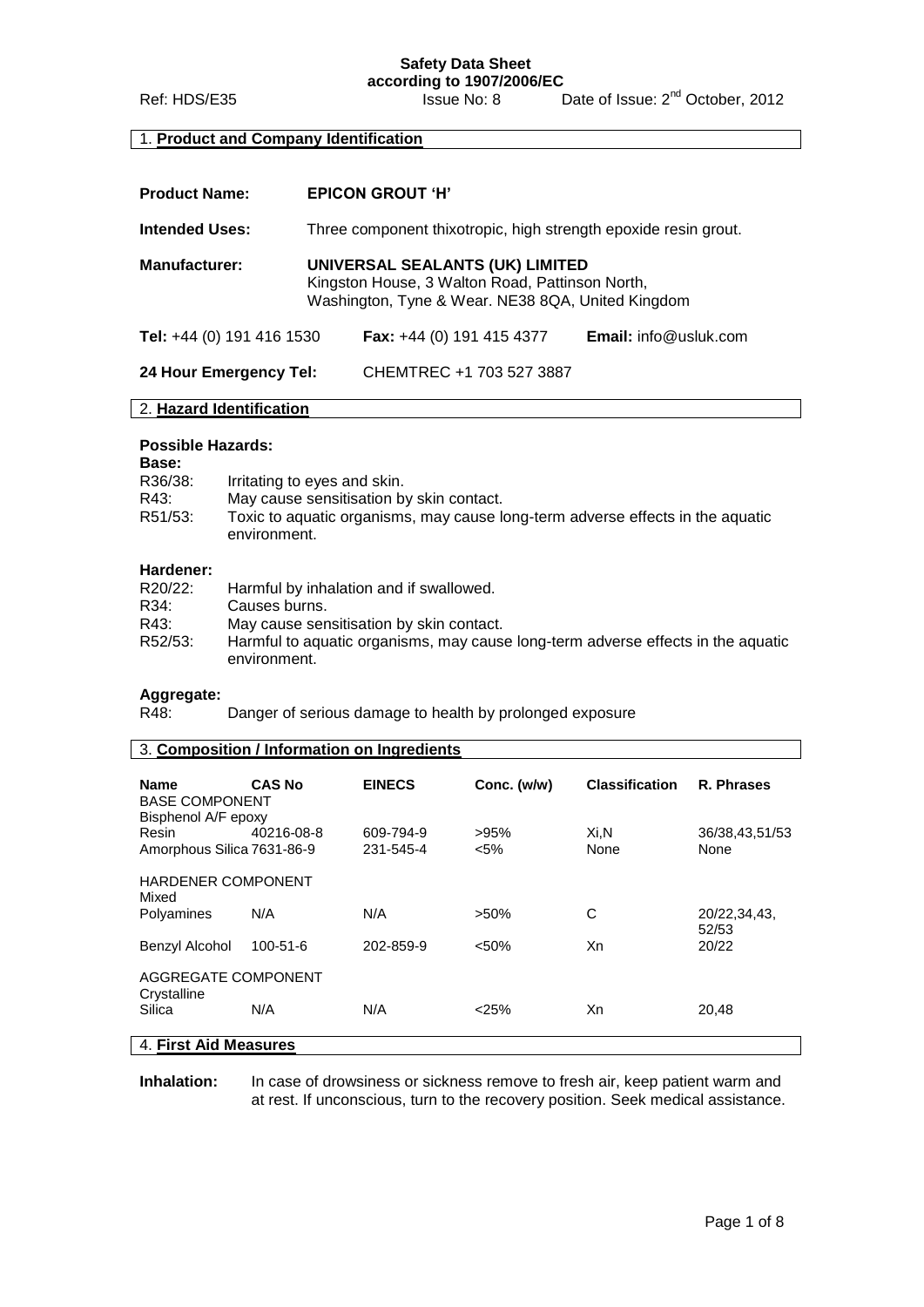|                                   |                                                                                                                                                                                                                                                                                                                    | according to 1907/2006/EC                                                   |                                                                                                                                                                                                                                                                     |
|-----------------------------------|--------------------------------------------------------------------------------------------------------------------------------------------------------------------------------------------------------------------------------------------------------------------------------------------------------------------|-----------------------------------------------------------------------------|---------------------------------------------------------------------------------------------------------------------------------------------------------------------------------------------------------------------------------------------------------------------|
| Ref: HDS/E35                      |                                                                                                                                                                                                                                                                                                                    | Issue No: 8                                                                 | Date of Issue: 2 <sup>nd</sup> October, 2012                                                                                                                                                                                                                        |
|                                   | <b>Skin Contact:</b> Promptly remove contaminated clothing and wash the affected area with<br>plenty of soap and water to ensure all traces of product are removed, then<br>rinse thoroughly. Any contaminated clothing must be thoroughly cleaned<br>before re-using. Seek medical advice if irritation persists. |                                                                             |                                                                                                                                                                                                                                                                     |
| <b>Eye Contact:</b>               | eye lids held open. Seek medical attention.                                                                                                                                                                                                                                                                        | Flush with copious amounts of clean water for at least 15 minutes, with the |                                                                                                                                                                                                                                                                     |
| Ingestion:                        | DO NOT INDUCE VOMITING.                                                                                                                                                                                                                                                                                            |                                                                             | Wash out mouth with water. Keep patient at rest and obtain medical attention.                                                                                                                                                                                       |
| 5. Fire Fighting Measures         |                                                                                                                                                                                                                                                                                                                    |                                                                             |                                                                                                                                                                                                                                                                     |
|                                   | <b>Suitable Extinguisher Media:</b>                                                                                                                                                                                                                                                                                | carbon dioxide or sand.                                                     | Water spray, alcohol-resistant foam, dry powder,                                                                                                                                                                                                                    |
|                                   | <b>Unsuitable Extinguishing Media:</b>                                                                                                                                                                                                                                                                             | Water jet.                                                                  |                                                                                                                                                                                                                                                                     |
| <b>Exposure Hazards:</b>          |                                                                                                                                                                                                                                                                                                                    | including CO.                                                               | May give off toxic fumes if heated or involved in a fire,                                                                                                                                                                                                           |
|                                   | <b>Special Protective Equipment:</b>                                                                                                                                                                                                                                                                               | apparatus.                                                                  | In the event of fire wear self-contained breathing                                                                                                                                                                                                                  |
|                                   | 6. Accidental Release Measures                                                                                                                                                                                                                                                                                     |                                                                             |                                                                                                                                                                                                                                                                     |
| <b>Personal Precautions:</b>      |                                                                                                                                                                                                                                                                                                                    | and eyes. Eliminate all ignition sources.                                   | Wear protective equipment as specified in Section 8.<br>Do not eat, drink or smoke. Avoid contact with skin                                                                                                                                                         |
| <b>Environmental Precautions:</b> |                                                                                                                                                                                                                                                                                                                    |                                                                             | Keep people and animals away. Prevent entry into<br>drains, sewers and watercourses. If spillage enters<br>drains leading to sewerage works inform the local<br>water company. If spillage enters rivers or<br>watercourses inform the Environment Agency.          |
| <b>Spillages:</b>                 |                                                                                                                                                                                                                                                                                                                    | See Section 13.                                                             | Cordon off area. Absorb/contain spillage using inert<br>absorbent granules, sand or earth. Transfer collected<br>material to heavy-duty plastic/steel drums and keep in<br>a well ventilated place for subsequent safe disposal.                                    |
| 7. Handling and Storage           |                                                                                                                                                                                                                                                                                                                    |                                                                             |                                                                                                                                                                                                                                                                     |
| Handling:                         |                                                                                                                                                                                                                                                                                                                    | and after work                                                              | No specific precautions required when handling<br>unopened containers; follow any relevant manual<br>handling guidance. Refer to Sections 6 and 8 if<br>exposure to product is possible. Wash thoroughly with<br>soap and water before eating, drinking or smoking, |
| Storage:                          |                                                                                                                                                                                                                                                                                                                    | not store near acids.                                                       | Store in original containers in a well ventilated area<br>away from heat, ignition sources or open flame. Do                                                                                                                                                        |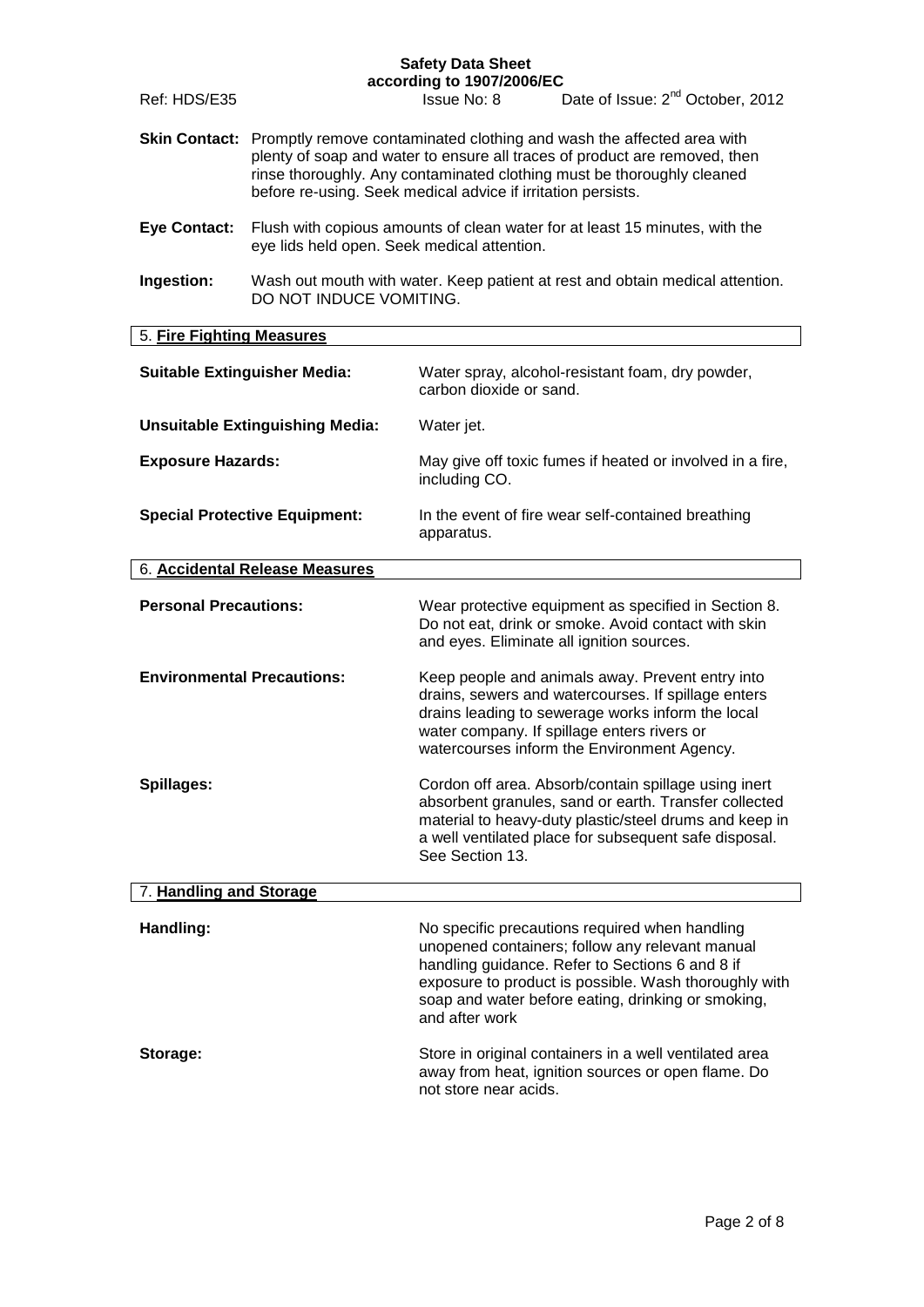| 8. Exposure Controls / Personal Protection |                                                                                                                                                                                                                                                                                                                                                                                                                                                                                                                                                                                                                                                                                                                                                                                     |
|--------------------------------------------|-------------------------------------------------------------------------------------------------------------------------------------------------------------------------------------------------------------------------------------------------------------------------------------------------------------------------------------------------------------------------------------------------------------------------------------------------------------------------------------------------------------------------------------------------------------------------------------------------------------------------------------------------------------------------------------------------------------------------------------------------------------------------------------|
| <b>Occupational Exposure Standards:</b>    | Crystalline Silica - 8 hour TWA 0.3mg/m <sup>3</sup> (respirable)<br>WEL.<br>This exposure limit must not be exceeded at any time<br>during the exposure period.<br>Benzyl Alcohol: TLV 5ppm (recommended).<br>It is extremely unlikely that the Exposure Limit above<br>would be reached under foreseeable conditions of<br>use.<br>General Dust - 8 hour TWA 10mg/m <sup>3</sup> (total inhalable),<br>4mg/m <sup>3</sup> (respirable) WEL.<br>Amorphous Silica - 8 hour TWA 6mg/m <sup>3</sup> (total<br>inhalable), 2.4mg/m <sup>3</sup> (respirable) WEL.<br>While the base component contains amorphous silica<br>which has a Workplace Exposure Limit assigned to it,<br>this material is not present in powder form and<br>therefore does not present an inhalation hazard. |
| <b>Engineering Control Measures:</b>       | Refer to any applicable COSHH assessments.<br>Engineering controls should be used where<br>practicable in preference to personal protection and<br>may include physical containment and good<br>ventilation.                                                                                                                                                                                                                                                                                                                                                                                                                                                                                                                                                                        |
| <b>Respiratory Protection:</b>             | An approved respirator and filter medium for dusts<br>should be used if engineering controls are unlikely to<br>control exposure below the relevant exposure<br>standards when handling the aggregate component.<br>In the unlikely event that the quoted exposure limit for<br>benzyl alcohol is exceeded, an approved respirator<br>fitted with an appropriate gas cartridge (organic<br>substance) should be used. All items must conform to<br>EN149 and should be suitable for the levels of<br>contamination present in the workplace.                                                                                                                                                                                                                                        |
| <b>Hand Protection:</b>                    | Wear Neoprene, Nitrile, PVC or Natural Rubber<br>gloves or gauntlets. These must be manufactured to<br>EN374. The material breakthrough time should be<br>stated by the glove manufacturer, and must be<br>observed at all times.                                                                                                                                                                                                                                                                                                                                                                                                                                                                                                                                                   |
| <b>Eye Protection:</b>                     | If splashing is likely chemical resistant goggles should<br>be worn.                                                                                                                                                                                                                                                                                                                                                                                                                                                                                                                                                                                                                                                                                                                |
| <b>Body Protection:</b>                    | Wear suitable impervious, chemical resistant overalls.                                                                                                                                                                                                                                                                                                                                                                                                                                                                                                                                                                                                                                                                                                                              |
| <b>Foot Protection:</b>                    | Wear chemical resistant safety footwear.                                                                                                                                                                                                                                                                                                                                                                                                                                                                                                                                                                                                                                                                                                                                            |
| <b>Hygiene Measures:</b>                   | Handle in accordance with good industrial hygiene<br>and safety practice.                                                                                                                                                                                                                                                                                                                                                                                                                                                                                                                                                                                                                                                                                                           |

## 9. **Physical and Chemical Properties**

Appearance: Base: Translucent Boiling Point: <br>
appearance: Base: Translucent Boiling Point: **Access** 200<sup>°</sup>C gel. Hardener: Clear liquid. Aggregate: Sand coloured fine aggregate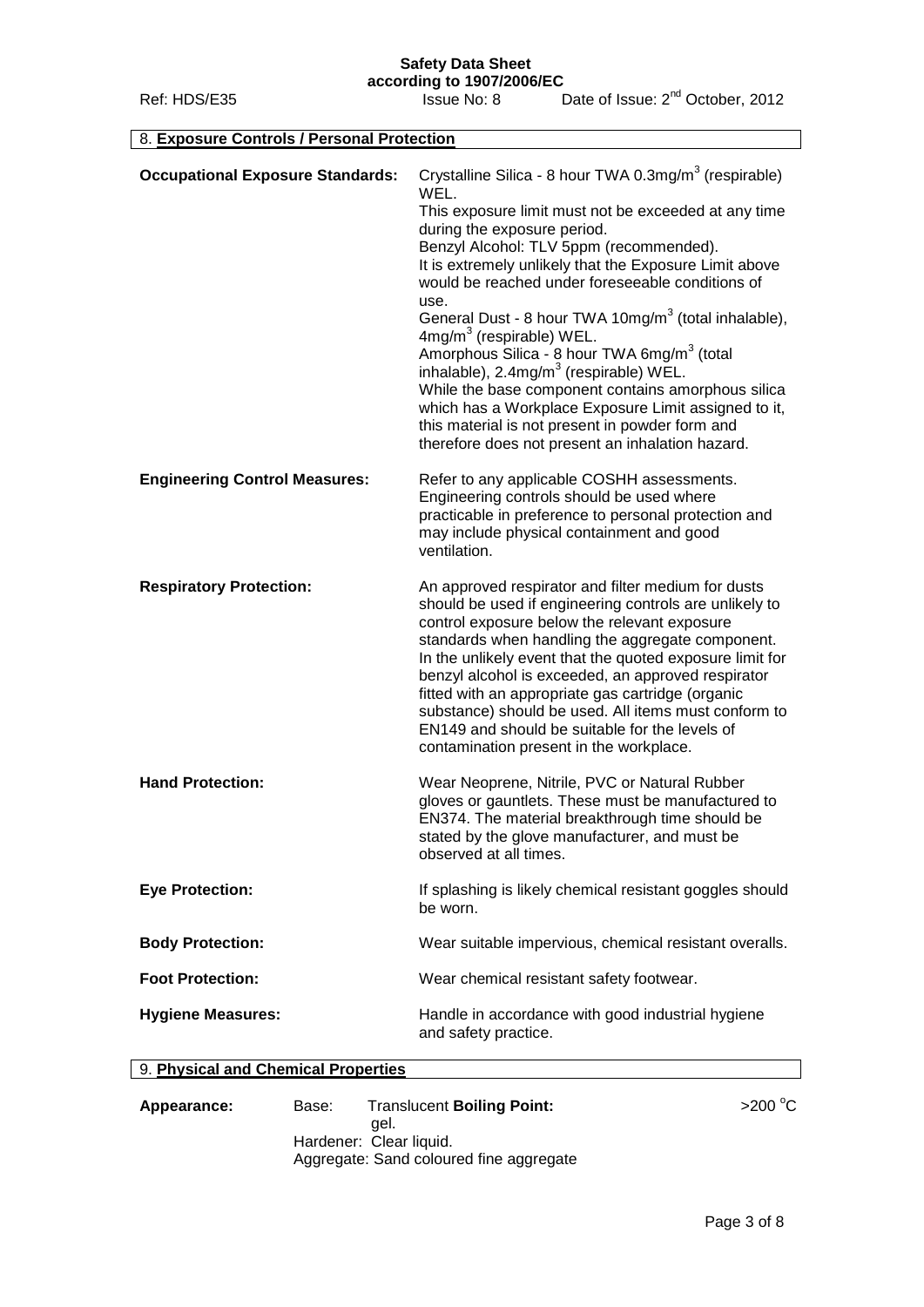| Ref: HDS/E35                                                                                                |                               |      | <b>Safety Data Sheet</b><br>according to 1907/2006/EC<br>Issue No: 8                                                                                                                                                                                                                                                                                                                                                                                                                                                                                                                                                          | Date of Issue: 2 <sup>nd</sup> October, 2012 |                  |            |
|-------------------------------------------------------------------------------------------------------------|-------------------------------|------|-------------------------------------------------------------------------------------------------------------------------------------------------------------------------------------------------------------------------------------------------------------------------------------------------------------------------------------------------------------------------------------------------------------------------------------------------------------------------------------------------------------------------------------------------------------------------------------------------------------------------------|----------------------------------------------|------------------|------------|
|                                                                                                             |                               |      |                                                                                                                                                                                                                                                                                                                                                                                                                                                                                                                                                                                                                               |                                              |                  |            |
| Odour:                                                                                                      | Base:<br>Hardener: Ammoniacal | Mild | Vapour Pressure @ 20°C:                                                                                                                                                                                                                                                                                                                                                                                                                                                                                                                                                                                                       |                                              |                  | N/D        |
| pH:                                                                                                         | Hardener: 11                  |      |                                                                                                                                                                                                                                                                                                                                                                                                                                                                                                                                                                                                                               | <b>Evaporation Rate (Butyl Acetate = 1):</b> |                  | N/A        |
| <b>Flash Point:</b>                                                                                         | $>100^{\circ}$ C              |      | <b>Flammable Limits in Air:</b>                                                                                                                                                                                                                                                                                                                                                                                                                                                                                                                                                                                               |                                              | Upper:<br>Lower: | N/D<br>N/D |
| Solubility:                                                                                                 | Insoluble in water            |      | <b>Autoignition Temperature:</b>                                                                                                                                                                                                                                                                                                                                                                                                                                                                                                                                                                                              |                                              |                  | N/D        |
| <b>Flammability:</b>                                                                                        | Not Flammable                 |      |                                                                                                                                                                                                                                                                                                                                                                                                                                                                                                                                                                                                                               |                                              |                  |            |
| <b>Specific Gravity:</b>                                                                                    | 1.9 (Mixed)                   |      |                                                                                                                                                                                                                                                                                                                                                                                                                                                                                                                                                                                                                               |                                              |                  |            |
| 10. Stability and Reactivity                                                                                |                               |      |                                                                                                                                                                                                                                                                                                                                                                                                                                                                                                                                                                                                                               |                                              |                  |            |
| Stability:                                                                                                  |                               |      | Stable under normal conditions (see Section 7).                                                                                                                                                                                                                                                                                                                                                                                                                                                                                                                                                                               |                                              |                  |            |
| <b>Materials to Avoid:</b><br>Hazardous Decomposition Products: Ammonia and aldehydes. Oxides of carbon and | Base:<br>Hardener:            |      | Amines and catalysts<br>Mineral and organic acids, oxidising agents, reactive<br>metals and sodium or calcium hypochlorite. Slowly<br>corrodes copper, aluminium, zinc and galvanised<br>surfaces. Reacts violently with peroxides possibly<br>creating an explosion. Reaction with acids is<br>accompanied by large heat release and may be<br>sufficient to cause vigorous boiling, creating a hazard<br>due to splashing or splattering of hot material.<br>nitrogen. Nitrogen oxide can react with water vapours<br>to form corrosive nitric acid. Other oxides of nitrogen<br>emitted on decomposition are highly toxic. |                                              |                  |            |
| 11. Toxicological Information                                                                               |                               |      |                                                                                                                                                                                                                                                                                                                                                                                                                                                                                                                                                                                                                               |                                              |                  |            |

There is no data available on the product itself. The following data applies to the Epoxy component of the Base material.

| <b>Acute Toxicity:</b>                                                      |                                                                                                                                               |
|-----------------------------------------------------------------------------|-----------------------------------------------------------------------------------------------------------------------------------------------|
| <b>Eye Contact:</b>                                                         | Irritant.                                                                                                                                     |
| <b>Skin Contact:</b>                                                        | Irritant for skin and mucous membranes. May cause<br>sensitisation.                                                                           |
| Ingestion:                                                                  | May result in irritation to the gastro intestinal tract.                                                                                      |
| The following data applies to the Amine component of the Hardener material. |                                                                                                                                               |
| <b>Acute Toxicity:</b>                                                      |                                                                                                                                               |
| <b>Eye Contact:</b>                                                         | Strong caustic effect.                                                                                                                        |
| <b>Skin Contact:</b>                                                        | Caustic effect on skin and mucous membranes. May<br>cause sensitisation.                                                                      |
| Ingestion:                                                                  | Swallowing will lead to a strong caustic effect on the<br>mouth and throat, and to the danger of perforation of<br>the esophagus and stomach. |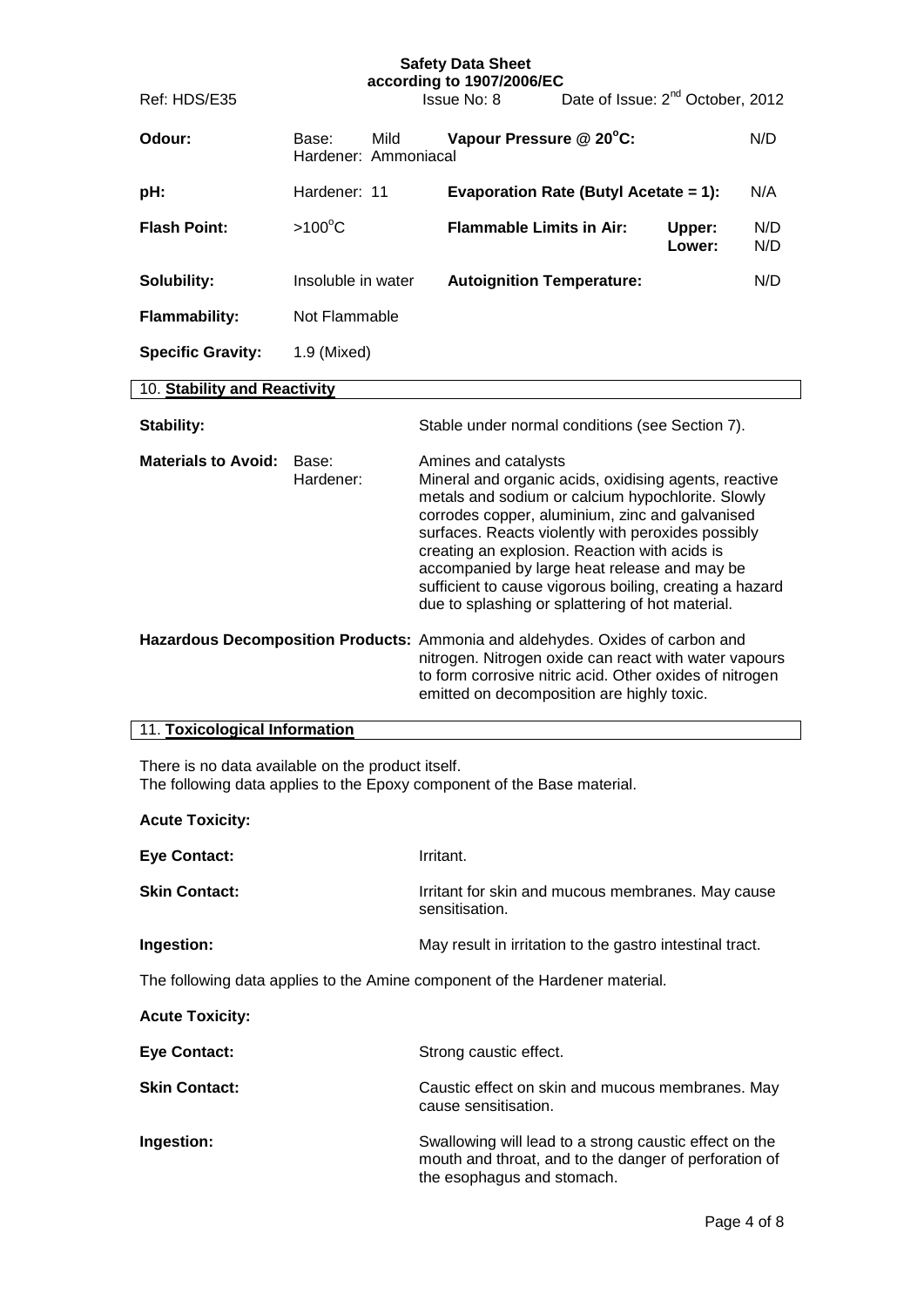#### **Safety Data Sheet according to 1907/2006/EC**

Ref: HDS/E35 Issue No: 8 Date of Issue: 2<sup>nd</sup> October, 2012

No specific data is available on the materials within the aggregate component.

#### 12. **Ecological Information**

There is no data available on the product itself.

The following data applies to un-mixed material only, as once the base and hardener are combined the harmful constituents will react to form an inert product. Hazardous for water. Do not allow the product to reach ground water, water bodies or sewage systems. Must not reach sewage water or drainage ditch undiluted or unneutralised. Danger to drinking water if even small quantities leak into soil.

#### 13. **Disposal Considerations**

Un-reacted materials: Dispose of used containers and un-reacted product as hazardous waste, in accordance with all applicable local and national regulations, and in compliance with the Environmental Protection (Duty of Care) Regulations 1991.

#### 14. **Transport Information**

| Base:                            |                                                                                  |                                                                                          |                         |
|----------------------------------|----------------------------------------------------------------------------------|------------------------------------------------------------------------------------------|-------------------------|
| <b>UN Number:</b>                | 3082                                                                             | Packaging Group:                                                                         | Ш                       |
| <b>ROAD</b><br><b>ADR Class:</b> | Limited quantity                                                                 | AIR.<br>Air Transport Number:                                                            | 9                       |
| ADR Hazard No:                   | in compliance with<br>chapter 3.4 LQ7<br>less than 5 litres per<br>inner package | Packaging Instruction:                                                                   | 964                     |
| <b>SEA</b>                       |                                                                                  |                                                                                          |                         |
| <b>IMDG Class:</b>               | 9                                                                                |                                                                                          |                         |
| EMS:                             | $F-A, S-F$                                                                       |                                                                                          |                         |
| Marine Pollutant:                | P                                                                                |                                                                                          |                         |
|                                  | resin)                                                                           | Proper Shipping Name: Environmentally hazardous substance, liquid, NO.S. (contains epoxy |                         |
| Hardener:                        |                                                                                  |                                                                                          |                         |
| <b>UN Number:</b><br><b>ROAD</b> | 2735                                                                             | Packaging Group:<br><b>AIR</b>                                                           | Ш                       |
| <b>ADR Class:</b>                | Limited quantity                                                                 | Air Transport Number:                                                                    | 8                       |
| <b>ADR Hazard No:</b>            | in compliance with<br>chapter 3.4 LQ19                                           | Packaging Instruction:                                                                   | 856 (Cargo only)<br>852 |
|                                  | less than 3 litre per<br>inner package                                           |                                                                                          |                         |
| <b>SEA</b>                       |                                                                                  |                                                                                          |                         |
| <b>IMDG Class:</b>               | 8                                                                                |                                                                                          |                         |
| EMS:                             | $F-A, S-B$                                                                       |                                                                                          |                         |
| Marine Pollutant:                | P                                                                                | Proper Shipping Name: Amines, liquid, corrosive, N.O.S. (Contains mixed polyamines).     |                         |

#### 15. **Regulatory Information**

#### **EU Classification and Labelling Particulars:**

**Base:**

**Designated Name:** EPICON GROUT 'H' - BASE

**Classification:** Irritant & Dangerous for the Environment - Contains epoxy constituents (see information supplied by the manufacturer).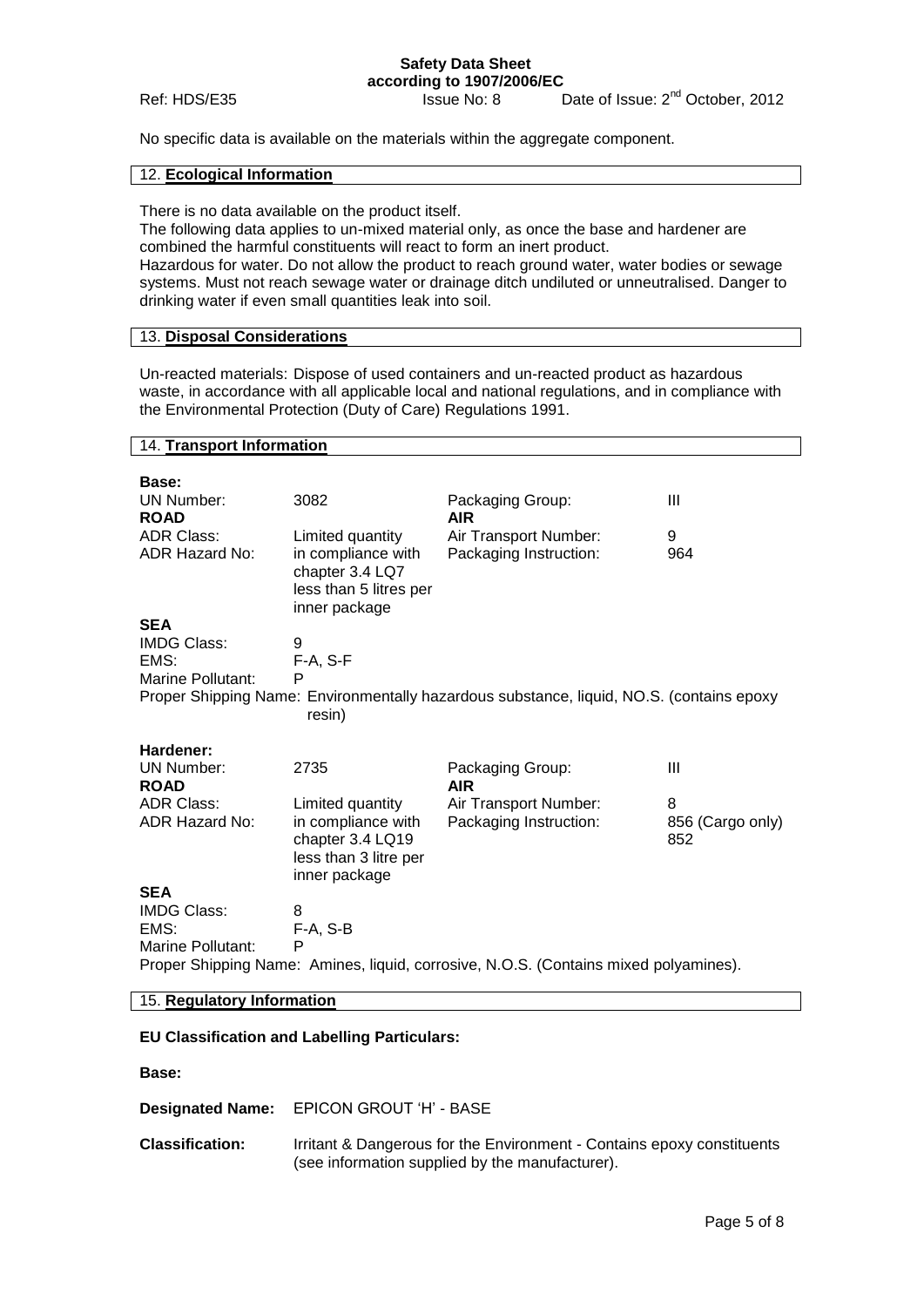|                          | according to 1907/2006/EC                                            |                                              |
|--------------------------|----------------------------------------------------------------------|----------------------------------------------|
| Ref: HDS/E35             | <b>Issue No: 8</b>                                                   | Date of Issue: 2 <sup>nd</sup> October, 2012 |
| Indication(s) of Danger: | Xi & N                                                               |                                              |
| <b>Contains:</b>         | Epoxy constituents- see information supplied by the<br>manufacturer. |                                              |

## **Risk and Safety Phrases:**

| R36/38: | Irritating to eyes and skin.                                                |
|---------|-----------------------------------------------------------------------------|
| R43:    | May cause sensitisation by skin contact.                                    |
| R51/53: | Toxic to aquatic organisms, may cause long-term adverse                     |
|         | effects in the aquatic environment.                                         |
| S25:    | Avoid contact with eyes.                                                    |
| S28:    | After contact with skin, wash immediately with plenty of soap<br>and water. |
| S37/39: | Wear suitable gloves and eye/face protection.                               |
| S61:    | Avoid release to the environment. Refer to special instructions/            |
|         | Safety Data sheet.                                                          |

### **Hardener:**

|                           | <b>Designated Name:</b> EPICON GROUT 'H' - HARDENER |                                   |
|---------------------------|-----------------------------------------------------|-----------------------------------|
| <b>Classification:</b>    | Corrosive                                           |                                   |
| Indication(s) of Danger:  |                                                     | - C                               |
| <b>Contains:</b>          |                                                     | Mixed polyamines & benzyl alcohol |
| Diele and Cefety Dhrooper |                                                     |                                   |

#### **Risk and Safety Phrases:**

| R20/22:           | Harmful by inhalation and if swallowed.                                                                       |
|-------------------|---------------------------------------------------------------------------------------------------------------|
| R34:              | Causes burns.                                                                                                 |
| R43:              | May cause sensitisation by skin contact.                                                                      |
| R52/53:           | Harmful to aquatic organisms, may cause long-term adverse<br>effects in the aquatic environment.              |
| S <sub>26</sub> : | In case of contact with eyes, rinse immediately with plenty of<br>water and seek medical advice.              |
| S28:              | After contact with skin, wash immediately with plenty of water<br>and soap.                                   |
| S36/37/39:        | Wear suitable protective clothing, gloves and eye/face<br>protection.                                         |
| S45:              | In case of accident or if you feel unwell seek medical advice<br>immediately (show the label where possible). |
| S61:              | Avoid release to the environment. Refer to special<br>instructions/Safety Data Sheet.                         |

## **Aggregate:**

| Designated Name: EPICON GROUT 'H' - AGGREGATE |
|-----------------------------------------------|
|                                               |

**Classification:** Harmful

|  | <b>Indication(s) of Danger:</b> | Xn |
|--|---------------------------------|----|
|--|---------------------------------|----|

**Contains:** Crystalline silica

### **Risk and Safety Phrases:**

R48: Danger of serious damage to health by prolonged exposure.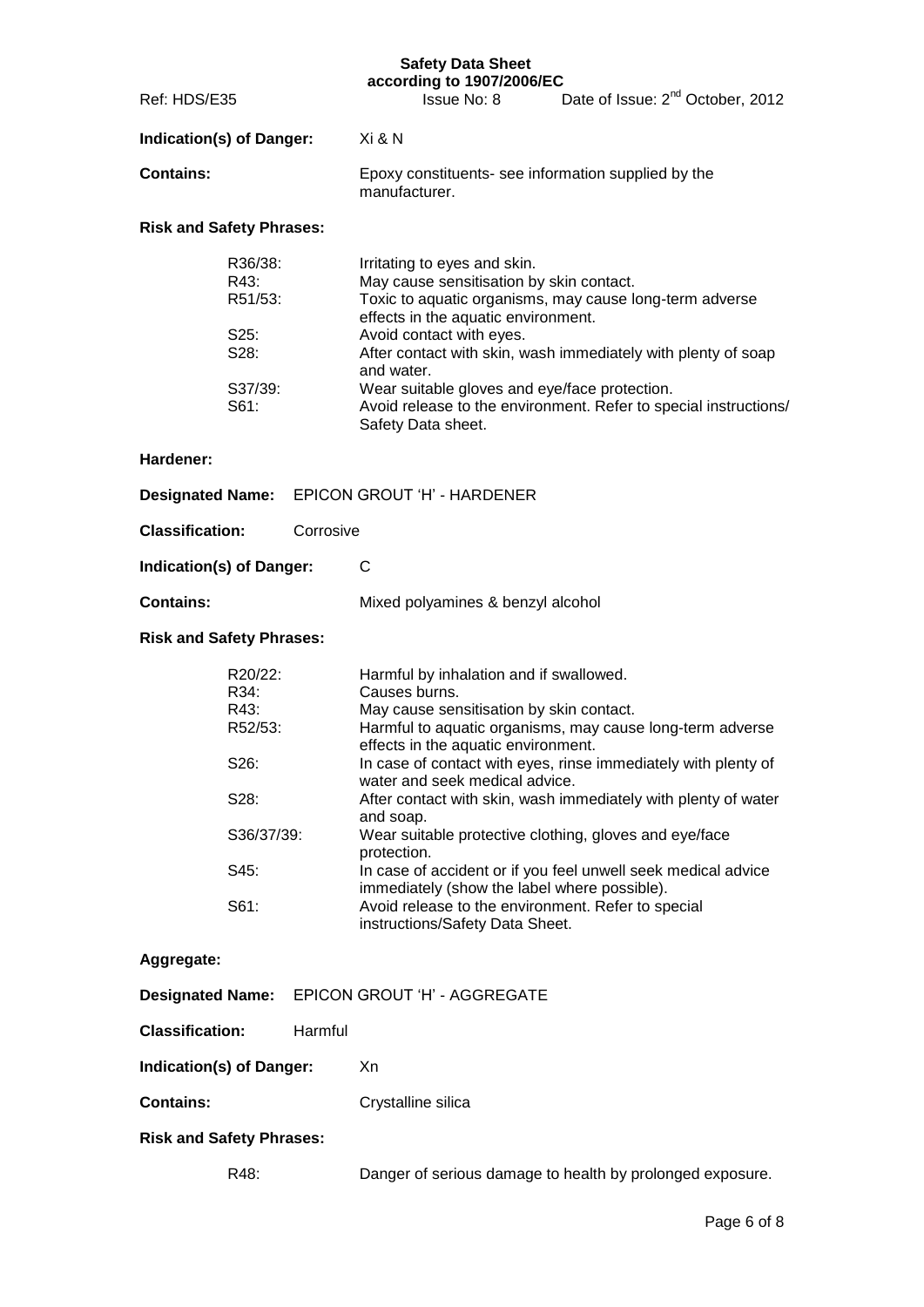|                        |                                  | according to 1907/2006/EC                                                                                                 |                                                                                                                                                                                                                                                  |
|------------------------|----------------------------------|---------------------------------------------------------------------------------------------------------------------------|--------------------------------------------------------------------------------------------------------------------------------------------------------------------------------------------------------------------------------------------------|
| Ref: HDS/E35           |                                  | Issue No: 8                                                                                                               | Date of Issue: 2 <sup>nd</sup> October, 2012                                                                                                                                                                                                     |
|                        | S22:<br>S36/37/39:<br>S38:       | Do not breathe dust.<br>protection.<br>equipment.                                                                         | Wear suitable protective clothing, gloves and eye/face<br>In case of insufficient ventilation wear suitable respiratory                                                                                                                          |
|                        | <b>UK Guidance Publications:</b> | Precautions, HSE.<br>HSE.<br>Total Dusts, HSE.<br><b>COSHH Essentials, HSE</b>                                            | EH40; Occupational Exposure Limits, HSE. Revised annually.<br>EH26; Occupational Skin Diseases - Health and Safety<br>EH44; Dust in the Workplace: General Principles of Protection,<br>MDHS 14; Methods for the Determination of Respirable and |
| <b>UK Legislation:</b> |                                  | <b>Statutory Provisions.</b><br>The Manual Handling Operations Regulations, 1992.<br>1992.<br>Regulations, 2002 - CHIP 3. | Health and Safety at Work, etc Act, 1974, and relevant<br>Control of Substances Hazardous to Health Regulations, 1999.<br>The Personal Protective Equipment at Work Regulations,<br>Chemicals (Hazard Information and Packaging for Supply)      |

## 16. **Other Information**

## **Full Text of R-Phrases Referred to above:**

| R <sub>20</sub> :<br>R22:<br>R34:<br>R36/38:<br>R43: | Harmful by inhalation.<br>Harmful if swallowed.<br>Causes burns.<br>Irritating to eyes and skin.<br>May cause sensitisation by skin contact.                                                                                                                                                                                                                                                                                    |
|------------------------------------------------------|---------------------------------------------------------------------------------------------------------------------------------------------------------------------------------------------------------------------------------------------------------------------------------------------------------------------------------------------------------------------------------------------------------------------------------|
| R48:<br>R51/53:                                      | Danger of serious damage to health by prolonged exposure.<br>Toxic to aquatic organisms, may cause long-term adverse<br>effects in the aquatic environment.                                                                                                                                                                                                                                                                     |
| R52/53:                                              | Harmful to aquatic organisms, may cause long-term adverse<br>effects in the aquatic environment.                                                                                                                                                                                                                                                                                                                                |
| <b>Training Advice:</b>                              | Do not use unless trained to do so. Refer to the Technical<br>Data Sheet for the product.                                                                                                                                                                                                                                                                                                                                       |
| <b>Recommended Uses:</b>                             | For professional use only. This product is designed for use as<br>a thixotropic resin grouting material for horizontal or inverted<br>fixings.                                                                                                                                                                                                                                                                                  |
| <b>Further Information:</b>                          | This Safety Data Sheet was compiled in accordance with EU<br>Directives 67/548/EEC and 1999/45/EC.<br>The Ariel Regulatory Database provided by the 3E Corporation<br>in Copenhagen, Denmark.<br>ESES (The European Chemical Substances Information<br>System), provided by the European Commission Joint<br>Research Centre in Ispra, Italy.<br>Reference was also made to the above legislation and<br>guidance publications. |
| <b>MSDS First Issued:</b>                            | 3rd November, 1989.                                                                                                                                                                                                                                                                                                                                                                                                             |
| <b>MSDS Revised:</b>                                 | 2 <sup>nd</sup> October, 2012.                                                                                                                                                                                                                                                                                                                                                                                                  |